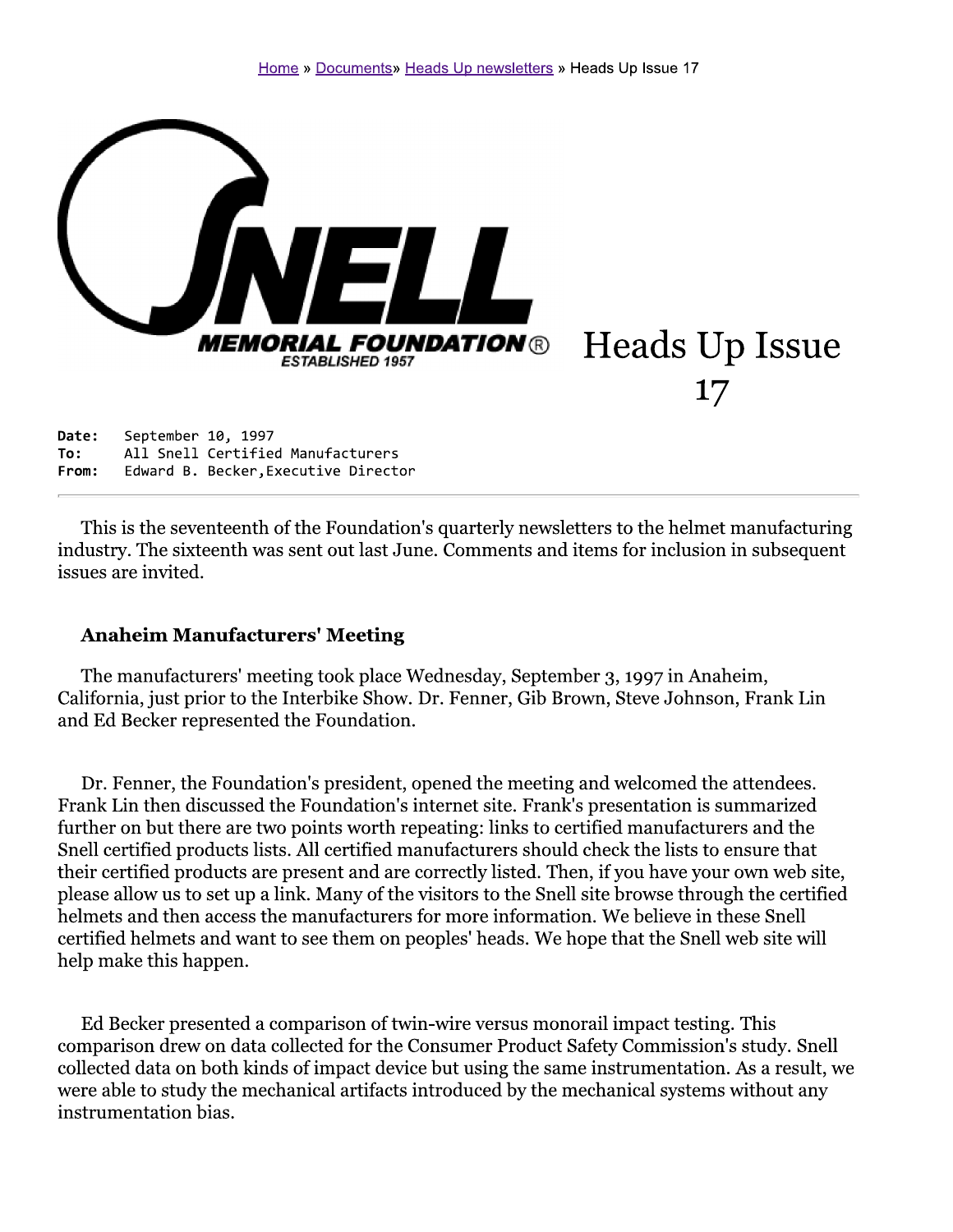Although this study is not yet completed, there is no indication that either system is inappropriate for helmet testing. A brief summary of the presentation is included further on.

#### **Harborview Study**

Over the last year, the study of bicycle injury performed by the Harborview Medical Center Injury Prevention and Research Center has culminated in several papers published in scientific and medical journals:

Thompson DC, Rivara FP, Thompson RS. Effectiveness of bicycle safety helmets in preventing head injury: A case control study. *JAMA* 1996; 276:24:1968-73.

Thompson DC, Nunn ME, Thompson RS, Rivara FP. Effectiveness of bicycle helmets in preventing serious facial injury. JAMA 1996; 276:24:1974-75.

Thompson DC, Rebolledo V, Thompson RS, Kaufman A, Rivara FP. Bike speed measurements in a recreational population: Validity of self reported speed. Injury Prevention 1997; 3:43-45.

Thompson DC, Thompson RS, Kaufman A, Rivara FP. Increasing bicycle helmet effectiveness: The importance of proper fit and wearing position. *HMO Practice* 1997; 11(1):25-26.

Rivara FP, Thompson DC, Thompson RS, Rebolledo V. The epidemiology of bicycle injuries and risk factors for serious injury. Injury Prevention 1997; 3:110-114.

Rivara FP, Thompson DC, Thompson RS, Rebolledo V. Injuries involving off road cycling. Journal of Family Practice 1997; 44(5) 481-485.

Ching RP, Thompson DC, Thompson RS, Thomas DJ, Chilcott WC, Rivara FP. Damage to bicycle helmets involved with crashes. Accident Analysis & Prevention (in press September 1997).

The Foundation published an overview in September, 1996, which provides a clear, concise summary of the study and its importanfindings. Circumstances and Severity of Bicycle **Injuries** by Rivara FP, Thompson DC and Thompson RS has been posted on Snell internet web site.

### **Snell Web Site**

The Snell Foundation World Wide Web Site, http://www.smf.org, now includes more than thirty pages of helmet and head protection information. There are descriptions of the Foundation and its certification programs, lists of certified products, links to ftp downloads of Snell Standards and drafts and links to other web sites of interest.

Dr. Frank Lin maintains the site and makes bi-weekly additions and updates to the materials. Frank has received many compliments for his clear, entertaining and user-friendly presentation of this useful information. In the last six months, Sympatico, one of Canada's largest internet providers, gave the Snell pages a Four Star rating in a survey of health related web sites.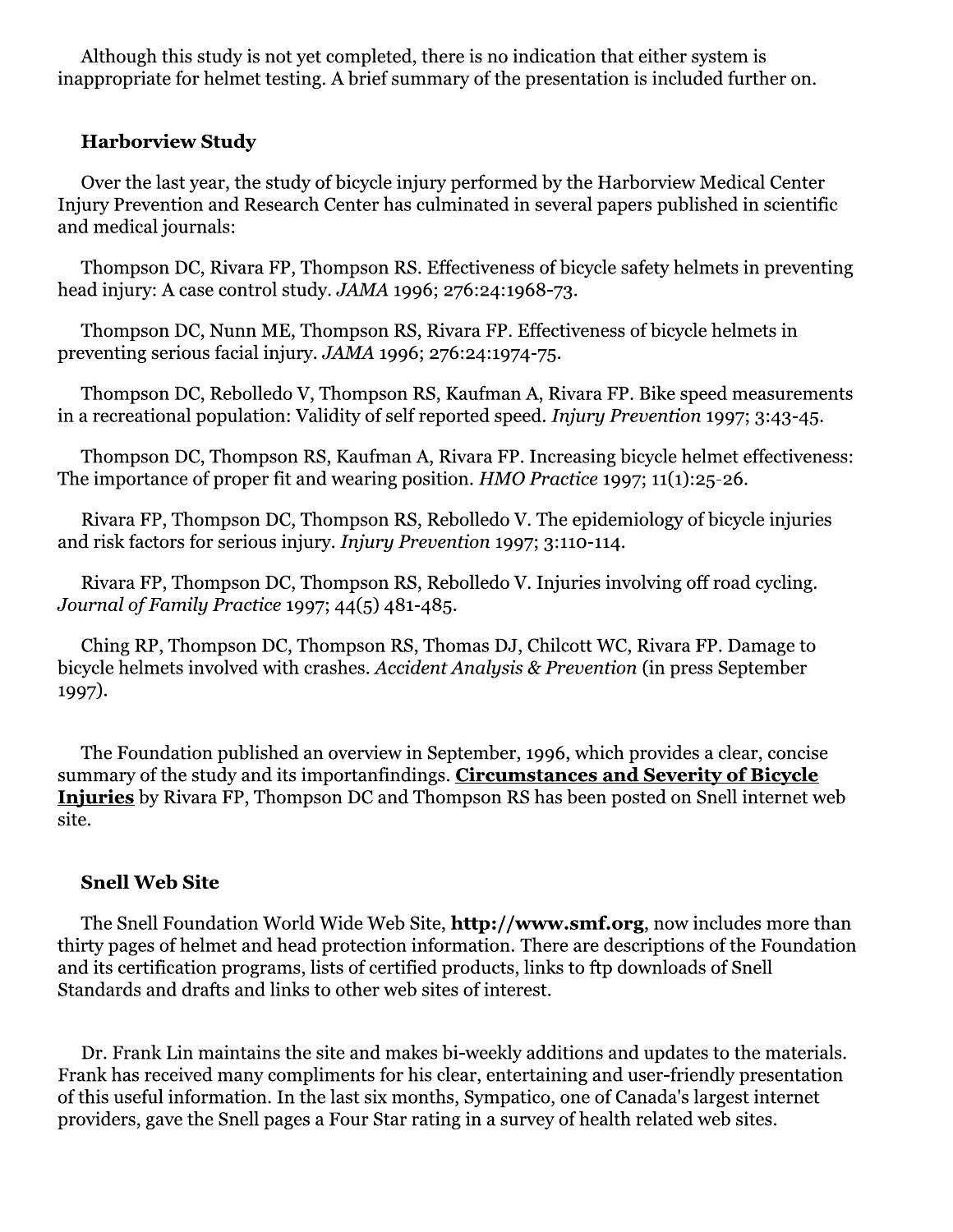One of the primary purposes of the site is to acquaint the public with the importance of selecting and wearing the most effective protective headgear. Once the Foundation tests and certifies a helmet, we want people to wear it. If you manufacture or sell Snell certified helmets and you maintain an internet web site, please contact Dr. Lin to see about establishing a link.

Frank welcomes comments and suggestions regarding any aspect of the web site.

## **Impact Device Comparison**

Last December the Foundation cooperated in a Consumer Product Safety Commission study of twin-wire and monorail impact test devices. Since the Foundation has both types of device, our participation afforded an opportunity to perform our own comparison. Our comparison is necessarily much narrower than the CPSC study which includes data from many test organizations involving many different hardware configurations.

However, our study may be deeper. The CPSC study compares peak acceleration only. Our comparison considers the entire impact acceleration time history and will attempt to identify mechanical artifacts associated with each device type.

Although the study is not yet complete, there are a number of observations worth describing. Both Snell systems are remarkably repeatable. In impacts between a falling sphere and the CPSC's MEP pad, we were impressed at how successive impacts overlay each other. Not just during the period of actual impact but even well after the sphere had rebounded from the pad.

We also noted system resonances in the twin-wire device. The interaction between the sphere and the MEP contains excited a 200 Hertz vibration in the twin wire hardware which persisted long after the sphere had rebounded from the pad. A deconvolution analysis suggests that this resonance did not affect the peak acceleration measurement and that the resonance effect would be negligible in a helmet test. The MEP pad is much stiffer than current helmet configurations so that helmet impacts could not excite the 200 Hertz vibration to any significant degree.

Finally, there appeared to be a strong rotational effect in the monorail impacts. Essentially, an offset in the system center of gravity forced by the monorail system hardware causes the system to rotate in response to impact. The rotation produces a higher measured acceleration during the test. Although the monorail permits only a tiny amount of rotation, about 20 minutes of arc or one third of a degree, the time domain is down in the milliseconds. Comparison of the acceleration traces seems to support conclusions that the initial monorail accelerations are about 10% greater than the twin-wire measurements because of these rotational effects. Furthermore, the acceleration traces suggested interference in the monorail bearing systems during the impact event.

If the conclusions are correct, bearing forces must certainly exceed 1000 lbs and could go considerably higher. Since most of the commonly used bearing sets are rated for 250 lbs or less, it is no surprise that many have found that bearings must be replaced regularly.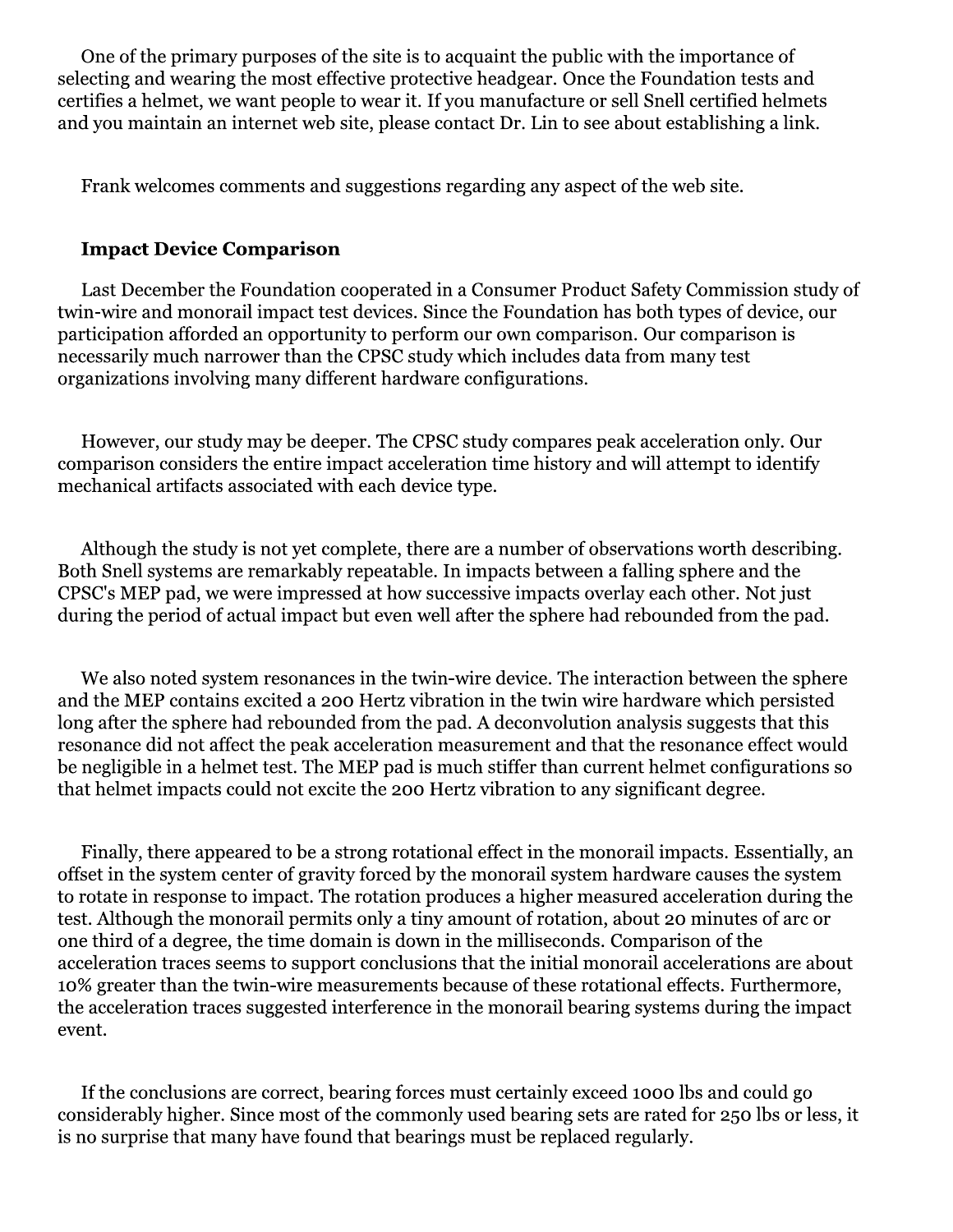Mr. Serge Dextraze of Cadex reports that there are bearings available that are rated for 1000 lbs but also that some investigators have measured bearing forces in excess of 5000 lbs.

It is important to state that there are no indications that either system is inappropriate for helmet testing. The differences observed in peak acceleration are on the order of the calibration error of the accelerometers. Selection of impact test gear should continue to be based on local needs and conditions.

#### **HPE Opens in England**

Brian and Paul Walker have established HPE, a private, for-profit, helmet testing company at the former Snell UK site:

**HPE Group** Unit 4 Farnham Business Centre Dogflud Way Farnham, Surrey GU9 7UP England

We wish Brian, Paul and HPE all good fortune. I hope that they will continue to be able to provide advice and guidance to me and my colleagues in the US, and technical testing services to the European community and beyond.

#### ISO Guide 25 Accreditation for Snell, CA

As of June 2, 1997, the Snell Memorial Foundation's California laboratory has been awarded American Association for Laboratory Accreditation (A2LA) approval for helmet testing. A2LA is an internationally recognized authority administering quality laboratory accreditation programs to ISO/IEC Guide 25 "General Requirements for the Competence of Calibration and Testing Laboratories." The scope of the A2LA accreditation includes all of the tests covered in the Foundation's bicycle, motorcycle, auto racing, non-motorized sports and harness racing helmet standards. The accreditation confirms that the Foundation's California laboratory has the capability to perform Snell testing and has the quality control necessary to assure the accuracy and validity of Snell test results.

The Foundation sought this accreditation as part of its continuing commitment to quality. Since its beginning in 1957, the Foundation has urged manufacturers to design and build quality protective helmets and has urged the public to seek out and wear them. As a recognized authority in helmet safety, it is proper that the Foundation submit itself to another recognized authority to demonstrate the quality of its own testing programs and procedures.

The Foundation looks forward to continuing in the A2LA program in order to increase the recognition and value of Snell Certification Programs for both helmet manufacturers and the helmet wearing public.

#### **Consumer Reports Bicycle Helmet Evaluations**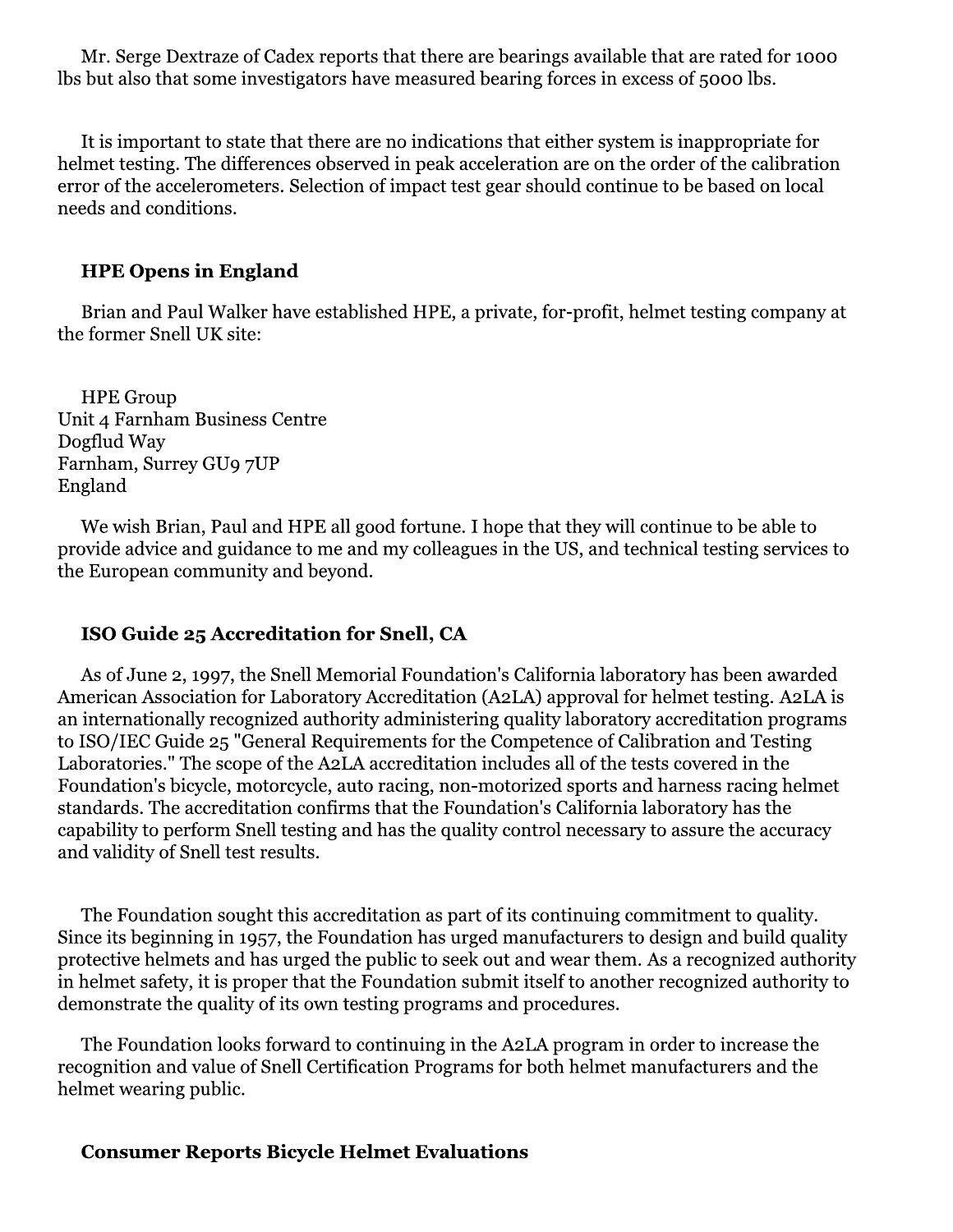The June issue of Consumer Reports included an article on bicycle helmets. The article warned consumers about a widely used plastic buckle component and also awarded a surprisingly low impact protection rating to one helmet currently certified to the Foundation's B-90 Standard.

We reviewed our test records and conducted additional testing immediately. We have concluded that the buckles and the helmet all perform to the Snell requirements and that Snell Certified helmets continue to provide premium levels of head protection. We remain convinced of the accuracy of Snell testing and of the protective capabilities of the fine bicycle helmets we certify.

Anyone who has read the Consumer Reports article and who has concerns over the buckle or the capabilities of any Snell Certified helmet is invited to call our special toll free number, 1-888-763-5599 (1-888-SNELL99). This line comes directly into our offices, I or one of my colleagues will do our best to explain the tests and their significance.

#### **Snell Safety Education Center (SSEC)**

As of December, 1996, the Snell Safety Education Center, a California non-profit corporation, has taken up the Snell Memorial Foundation's effort to promote the widespread use of protective headgear. The Center is dedicated to all the ideals of the Foundation: to engage in scientific, educational and charitable activities; to research and develop safety equipment for the prevention of injuries; and to develop and provide information, materials and services to encourage the use of safety equipment. However, the Center is a distinct and autonomous organization. Since there is no connection to the Foundation's testing and certification programs, the Center will be able to work more directly with consumer groups, helmet manufacturers and other charitable organizations.

Ms. Hong Zhang, who organized and directed the Foundation's current helmet education programs, will continue these efforts as president of the Snell Safety Education Center. As with the Foundation, Ms. Zhang expects to work closely with state and community groups dedicated to public safety. Working through the Center, Ms. Zhang hopes to improve and expand the support provided to these vital state and community programs.

#### S-97 and L-97 Standards

The 1997 Standard for Protective Headgear Used in Skiing and Other Winter Activities (S-97) and the 1997 Standard for Protective Headgear for Use with Low Powered Vehicles, Mopeds and Motorized Bicycles (L-97) are now in their final form. Copies of these two new Standards as well as the Foundation's draft equestrian helmet standard are available from the Foundation's North Highlands Office.

Manufacturers are invited to submit samples for evaluation with respect to S-97, L-97 or the equestrian draft standard. Please contact the North Highlands office for further information.

# **Whom to Contact at Snell**